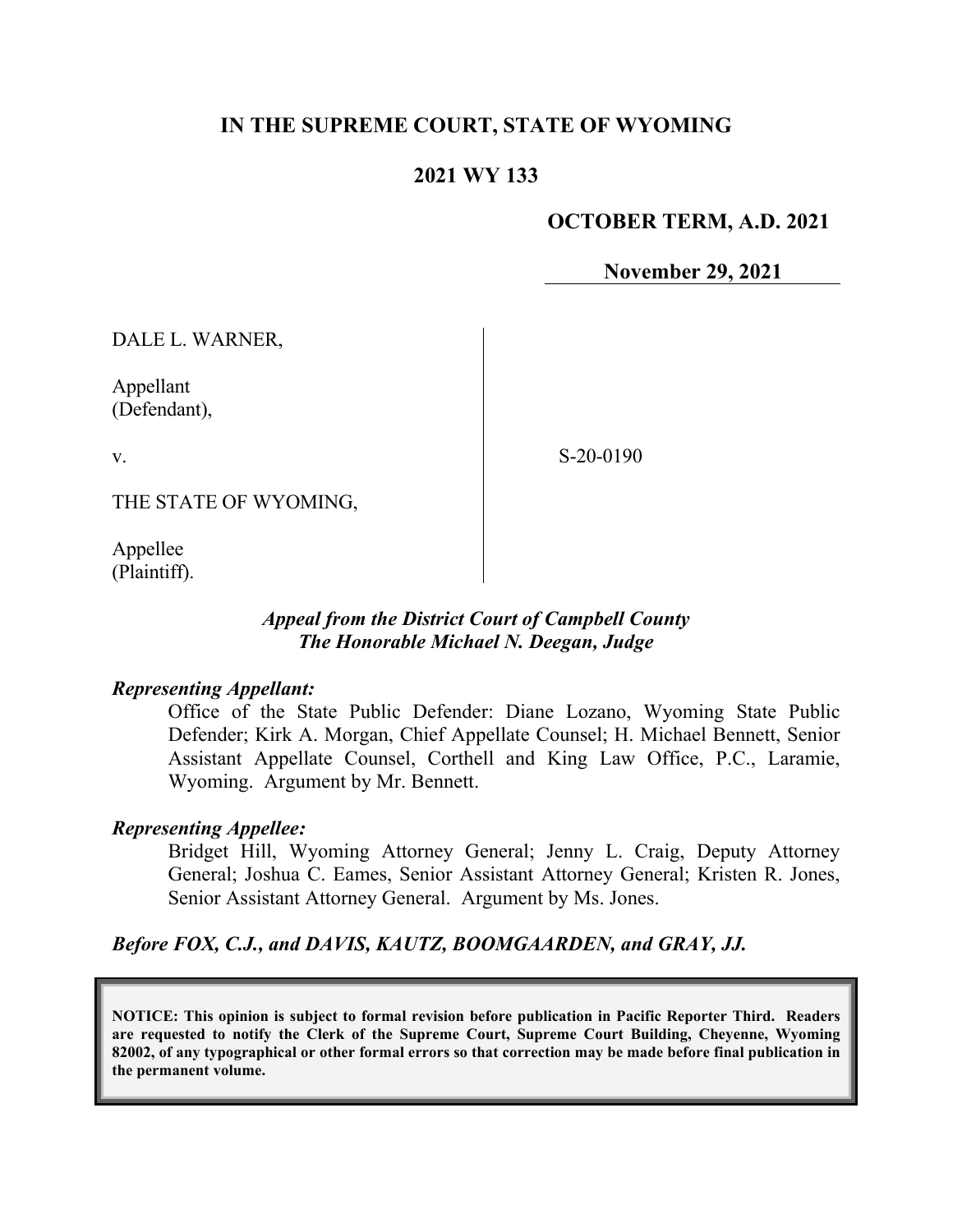#### **GRAY, Justice.**

[¶1] Dale Warner, a minor, took guns and ammunition to Sage Valley Junior High School as part of a plan to shoot nine individuals and as many other people as he could. After his plan was thwarted, he was arrested and charged with nine counts of attempted first-degree murder. Mr. Warner's motion to transfer his case to juvenile court was denied. Wyo. Stat. Ann. § 14-6-237(b) sets forth seven determinative factors that are to be weighed by the district court in deciding whether to transfer a case to juvenile court. Mr. Warner asserts the district court abused its discretion in weighing the factors under Wyo. Stat. Ann. § 14-6-237(b) because it placed undue weight on a single factor, "[t]he seriousness of the alleged offense . . . ." We affirm.

### *ISSUE*

[¶2] Did the district court abuse its discretion in denying the motion to transfer the case to juvenile court?

## *FACTS*

[¶3] At three days old, Mr. Warner was removed from his biological parents and placed in foster care. For the next eleven years, he was moved from foster home to foster home—over twenty different placements in all—before he arrived at the Warners. He was adopted by the Warners who later divorced. After the divorce, Mr. Warner split time between his adoptive parents' homes.

[¶4] From his early years, Mr. Warner maintained sporadic contact with his biological father, which consisted mostly of occasional phone calls. On Friday, November 9, 2018, Mr. Warner learned his biological father had died. He took the news hard and first reacted by attempting suicide.<sup>[1](#page-1-0)</sup> When he did not succeed, he turned to drugs and alcohol and spent the weekend consuming copious amounts of both. On Monday, November 12, Mr. Warner returned home to sleep. After he awoke on Tuesday, he conceived a plan to kill nine specific people and as many others as he could to honor his biological father. As the plan evolved, it included: obtaining guns and ammunition; hiding his actions from his brother; protecting a friend from being killed or injured by gun shots; and praying that his adoptive family did not get sued as a result of his actions.

[¶5] Before leaving for school, Mr. Warner sent his brother ahead to the bus stop. Next, he stopped by his adoptive father's truck and grabbed two guns and some

<span id="page-1-0"></span><sup>&</sup>lt;sup>1</sup> The day after learning about the death, Mr. Warner swallowed a full bottle of ibuprofen. Later that night, he vomited up the pills. He told Officer Fitzner, a police officer investigating the charges against him, that he then thought about cutting his throat but changed his mind.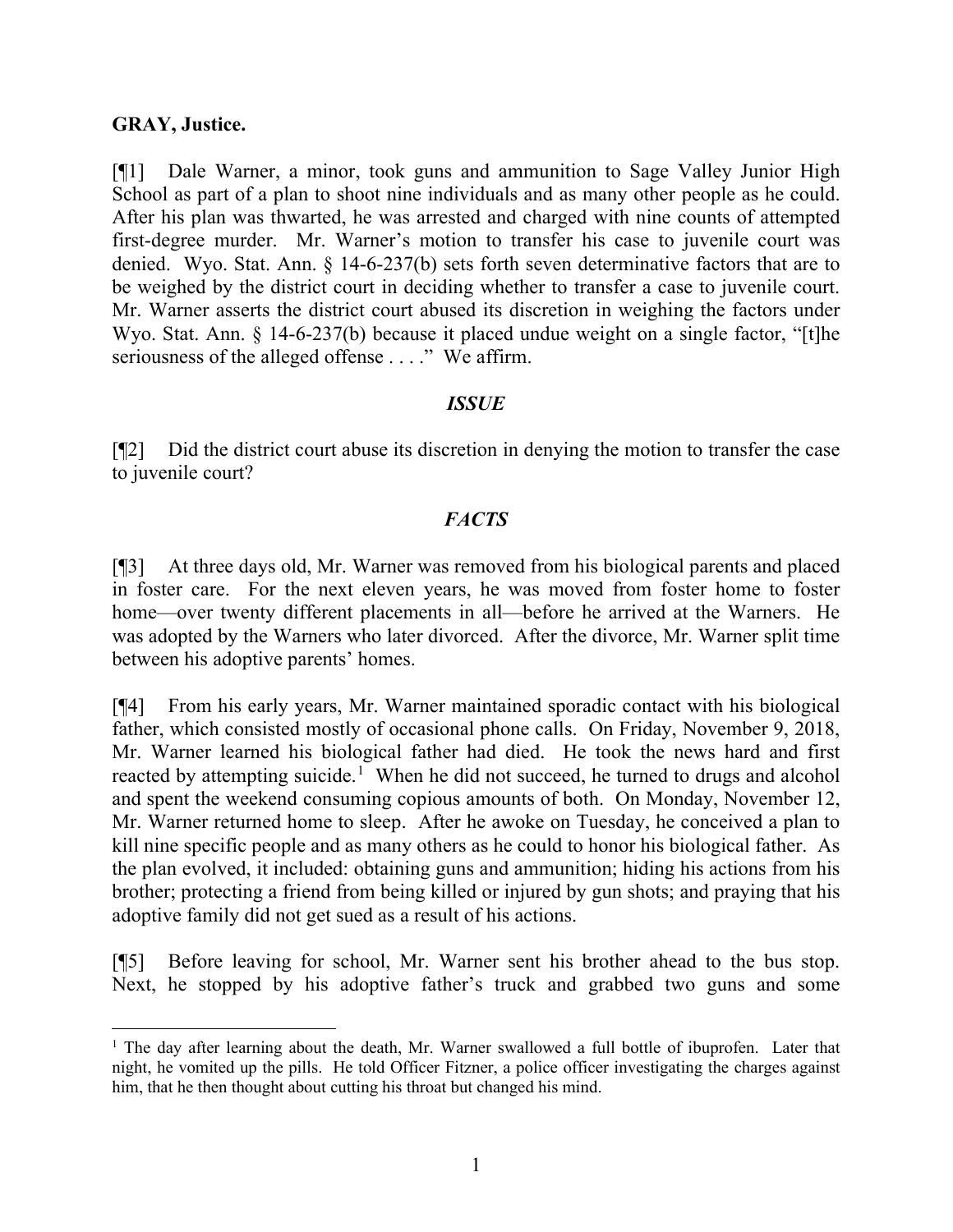ammunition. He concealed one gun in his waistband and the other in his duffel bag. He, then, boarded the bus and on the way to school said a prayer to God that his plan—the shooting—would be in his favor and that his adoptive family would not get sued because of his actions. When Mr. Warner got to school, he waved three of his friends over and opened his duffel bag to show them the gun and ammunition. He explained that he was going to kill six classmates and his teacher in his third hour class, the principal, the assistant principal, and anyone else he could. One of these friends shared his third hour class. Mr. Warner told that friend to get down when the shooting started and then threatened to shoot that friend if he told anyone about the plan. After this, Mr. Warner went to his locker and changed into a loose sweatshirt to better conceal the gun in his waistband. He put his duffel bag with the other gun and ammunition in his locker and went to his first hour class.

[¶6] While in first hour, he made two internet searches—one on "How Mass School Shootings Affect the Education of the Students Who Survive" and another on how to go to jail for real. He then left class to go to his locker. On the way, he saw another boy in the hallway and stopped to talk. Mr. Warner told that boy that he planned on getting into trouble during third hour. Confused, the boy asked Mr. Warner to repeat what he had said. Mr. Warner repeated himself and asked the boy if he wanted to see his gun. He did, and Mr. Warner pulled up his sweatshirt revealing the gun tucked into his waistband. Mr. Warner then warned this boy not to tell, and the two returned to their separate classrooms.

[¶7] Shortly thereafter, Mr. Warner's hallway companion reported his conversation with Mr. Warner to Principal Quinn. Principal Quinn went to find Mr. Warner in his first hour class. He sat down next to Mr. Warner and asked if he had a gun. Mr. Warner admitted that he did and allowed Principal Quinn to remove the gun and confiscate the ammunition Mr. Warner was carrying. Principal Quinn escorted Mr. Warner to the athletic director's office and instructed the secretary to call the police. He then left the assistant principal and the athletic director in charge of Mr. Warner while he retrieved the duffel bag from Mr. Warner's locker.

[¶8] Mr. Warner was charged with nine counts of attempted first-degree murder for those potential victims that he specifically identified. Mr. Warner filed a motion to transfer his case to juvenile court. The transfer motion was assigned to another judge.<sup>[2](#page-2-0)</sup> After a two-day hearing, Mr. Warner's motion was denied. Mr. Warner appeals.<sup>[3](#page-2-1)</sup>

<span id="page-2-0"></span><sup>&</sup>lt;sup>2</sup> Mr. Warner's motion to transfer his case to juvenile court was assigned to the Fourth Judicial District Judge John G. Fenn.

<span id="page-2-1"></span><sup>&</sup>lt;sup>3</sup> Mr. Warner ultimately entered into a plea agreement. The State agreed to dismiss the nine counts of attempted first-degree murder, and in exchange, Mr. Warner pled guilty to two counts of possession of a deadly weapon with unlawful intent and entered a plea of nolo contendere to one count of aggravated assault and battery. He was sentenced to four and one-half to five years imprisonment for each count of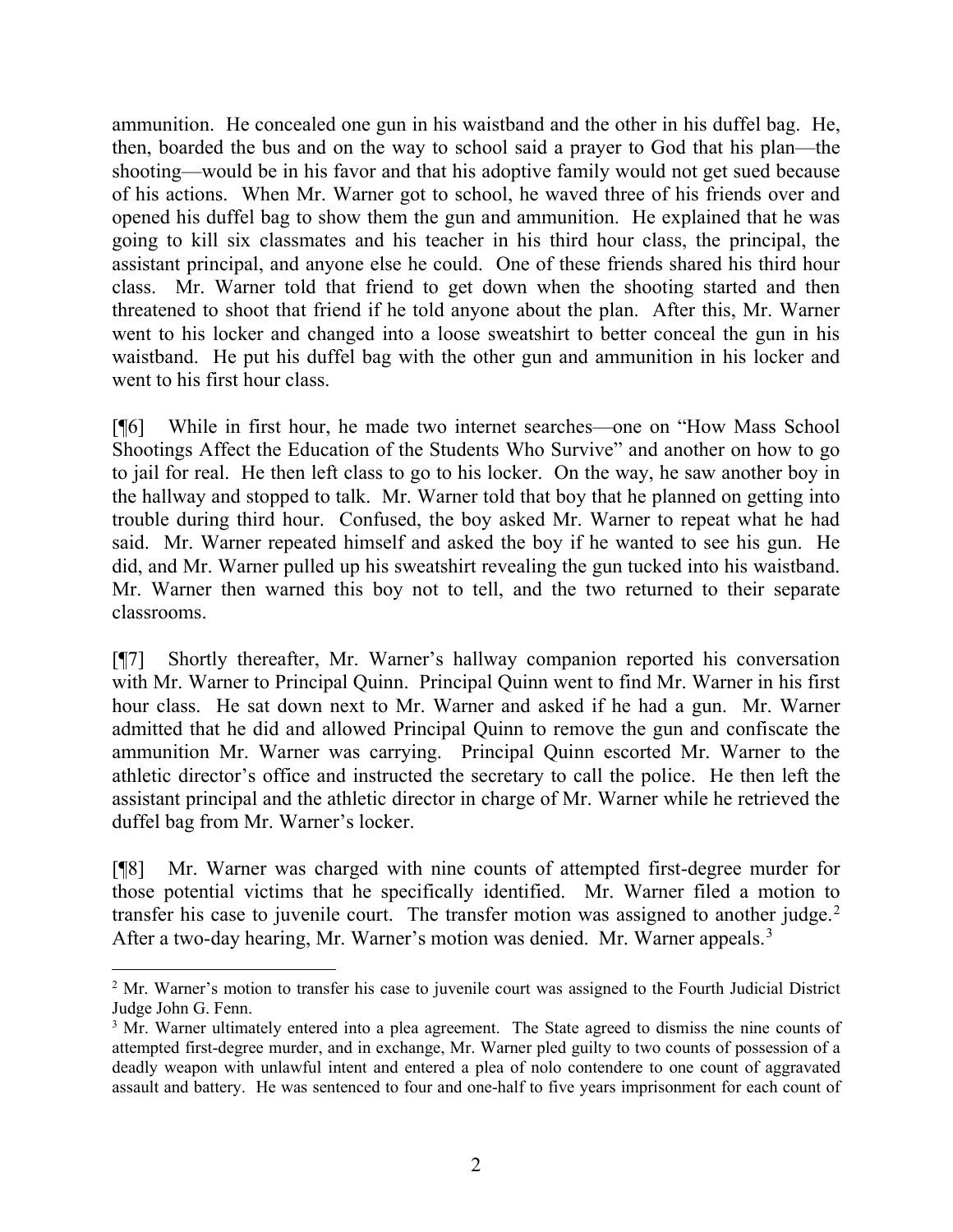### *STANDARD OF REVIEW*

[¶9] Decisions to transfer criminal proceedings from district court to juvenile court are within the sound discretion of the court and our review is for an abuse of discretion. *Sam v. State*, 2017 WY 98, ¶ 10, 401 P.3d 834, 842 (Wyo. 2017) (citing *Hansen v. State*, 904 P.2d 811, 824 (Wyo. 1995)); *see also Sen v. State*, 2013 WY 47, ¶ 9, 301 P.3d 106, 112 (Wyo. 2013). A district court abuses its discretion when the court's decision "exceeds the bounds of measured reason in light of those matters properly before the court." *Hansen*, 904 P.2d at 824 (citing *Curl v. State*, 898 P.2d 369, 373 (Wyo. 1995)). The issue is whether the court could "have reasonably concluded as it did." *Thompson v. State*, 2021 WY 84, ¶ 15, 491 P.3d 1033, 1039 (Wyo. 2021) (quoting *Majors v. State*, 2011 WY 63, ¶ 11, 252 P.3d 435, 439 (Wyo. 2011)).

#### *DISCUSSION*

#### **A. Transfer Proceedings in Wyoming**

[¶10] In Wyoming, cases involving minors who are at least fourteen years old and charged with a violent felony "may be originally commenced either in the juvenile court or in the district court . . . ." Wyo. Stat. Ann. § 14-6-203(f)(iv) (LexisNexis 2021); *JB v. State*, 2013 WY 85, ¶ 6, 305 P.3d 1137, 1139 (Wyo. 2013). If a minor's case is originally commenced in district court, then the minor may file a motion to have his case transferred to juvenile court. Wyo. Stat. Ann. § 14-6-237(g); *JB*, ¶ 6, 305 P.3d at 1139. The determinative factors to be considered by the judge in deciding whether the case should be transferred are:

> (i) The seriousness of the alleged offense to the community and whether the protection of the community required waiver;

> (ii) Whether the alleged offense was committed in an aggressive, violent, premediated or willful manner;

> (iii) Whether the alleged offense was against persons or against property, greater weight being given to offenses against persons especially if personal injury resulted;

possession of a deadly weapon with unlawful intent and three to ten years imprisonment on the one count of aggravated assault and battery. All sentences were to run consecutively.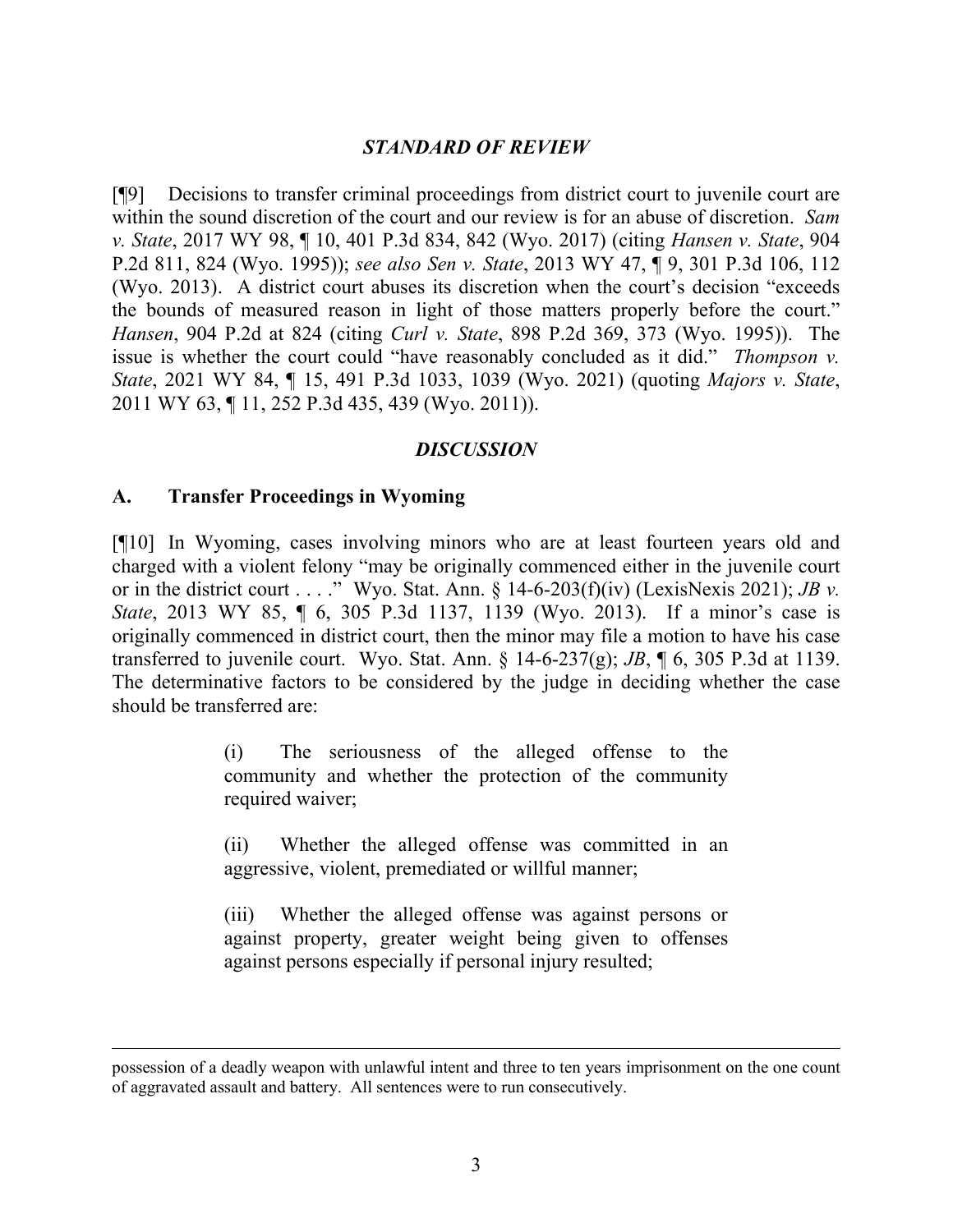(iv) The desirability of trial and disposition of the entire offense in one (1) court when the juvenile's associates in the alleged offense are adults who will be charged with a crime;

(v) The sophistication and maturity of the juvenile as determined by consideration of his home, environmental situation, emotional attitude and pattern of living;

(vi) The record and previous history of the juvenile, including previous contacts with the law enforcement agencies, juvenile courts and other jurisdictions, prior periods of probation to this court, or prior commitments to juvenile institutions;

(vii) The prospects for adequate protection of the public and the likelihood of reasonable rehabilitation of the juvenile (if he is found to have committed the alleged offense) by the use of procedures, services and facilities currently available to the juvenile court.

Wyo. Stat. Ann. § 14-6-237(b) (LexisNexis 2021).[4](#page-4-0)

## **B. The Parties' Arguments**

[¶11] Mr. Warner appeals the district court's determination that his case should not be transferred to juvenile court. Mr. Warner relies on *JB*, 305 P.3d 1137. He argues that the district court abused its discretion in denying his motion to transfer because the court placed undue weight on a single factor, "[t]he seriousness of the alleged offense . . . ."

<span id="page-4-0"></span><sup>4</sup> The leading case on juvenile transfer hearings is *Kent v. United States*, 383 U.S. 541, 86 S.Ct. 1045, 16 L.Ed.2d 84 (1966). In *Kent*, the District of Columbia's juvenile court waived its jurisdiction without a hearing and without applying the factors that the District of Columbia had established to govern the disposition of waiver requests. *Id.* at 546 n.4, 86 S.Ct. at 1049 n.4. The Supreme Court held in *Kent* that the juvenile court must have "a statement of the reasons or considerations" accompany its orders to waive jurisdiction. *Id.* at 561, 86 S.Ct. at 1057. The District of Columbia's factors were attached to the *Kent*  opinion as an appendix and became known as the *Kent* factors. *Id.* at 566–67, 86 S.Ct. at 1060. Many states either judicially or legislatively adopted some or all the *Kent* factors. *Compare State v. Pittman*, 647 S.E.2d 144, 160 (S.C. 2007) (explaining that the court must consider all eight *Kent* factors); *State v. Williams*, 453 P.2d 418, 420 (Wash. 1969) (adopting all eight *Kent* factors), *with* Ark. Code Ann. § 9-27- 318(g) (LexisNexis 2021) (enacting a statute with a total of ten factors to be considered by the court with six factors being identical or similar to the *Kent* factors); Tex. Fam. Code Ann. § 54.02(f) (West 2021) (incorporating four *Kent* factors). The seven statutory factors set forth in Wyo. Stat. Ann. § 14-6-237(b) are similar to the *Kent* factors. *Compare Kent*, 383 U.S. at 566–67, 86 S.Ct. at 1060, *with* Wyo. Stat. Ann. § 14-6-237(b).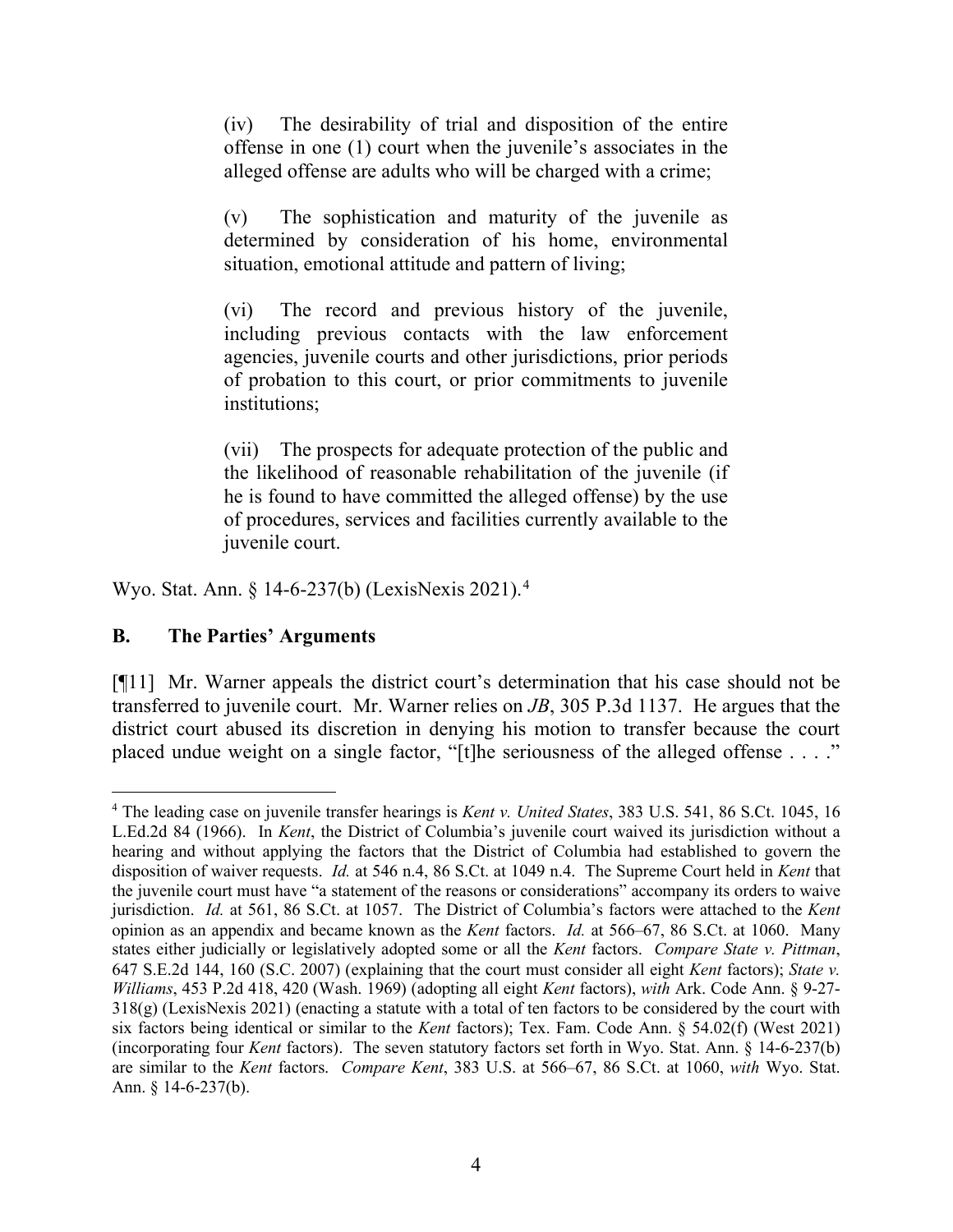The State counters that the district court did not place undue weight on any single factor and did not abuse its discretion. The State contends that the district court weighed all the factors under Wyo. Stat. Ann. § 14-6-237(b) and reasonably concluded that Mr. Warner's case should not be transferred to juvenile court.

# **C.** *JB v. State*

[¶12] In *JB*, JB, a fifteen-year-old boy, stood lookout while two others robbed and attacked two people in their home. *JB*, ¶¶ 1, 3, 305 P.3d at 1138. JB entered the home after the initial attack and struck one of the victims on the head with a dresser drawer. [5](#page-5-0) Both of the home's occupants were killed. *Id.* JB was charged in district court with nine felonies including "two counts of first degree murder, two counts of conspiracy to commit first degree murder, two counts of aggravated robbery, two counts of conspiracy to commit aggravated robbery, and one count of first degree arson." *Id.* JB filed a motion to transfer his case to juvenile court which was denied. *Id.* ¶ 4, 305 P.3d at 1138– 39.

[¶13] The dispositive issue in *JB* was whether the district court improperly placed the burden of persuasion to establish whether the case should be transferred on JB rather than on the State. *Id.* ¶ 2, 305 P.3d at 1138. We reversed in accordance with our precedent that the burden of persuasion in transfer hearings is on the State. *Id.* ¶¶ 10, 17, 305 P.3d at 1140–42. JB had also argued that the court placed undue weight on one of the seven statutory factors illustrated by the decision where, four separate times, the district court repeated that "There are no crimes more serious than 'violent felony' crimes in Wyoming." *Id.*  $\llbracket$  15, 305 P.3d at 1141. JB contended that the district court failed to balance all seven factors and instead this factor, "the 'seriousness of the alleged offense to the community and . . . the protection of the community,' . . . overwhelm[ed] all other considerations." *Id.* ¶ 15, 305 P.3d at 1141–42. We did not reach this argument, but noted:

> [T]he weight to be given the statutory factors is within the sound discretion of the district court. However, the seriousness of the alleged offense is only one of many statutory factors to be considered when deciding a motion to transfer a case from district court to juvenile court. Undue weight should not be given to any single factor. Wyoming's Juvenile Justice Act provides that cases "in which the minor has attained the age of fourteen (14) years and is charged with a violent felony" may be brought either in the district court or in the juvenile court. Wyo. Stat. Ann.  $\S$  14-6-203(f)(iv). This

<span id="page-5-0"></span> $<sup>5</sup>$  This may have been the killing blow. *JB*,  $\parallel$  3, 305 P.3d at 1138.</sup>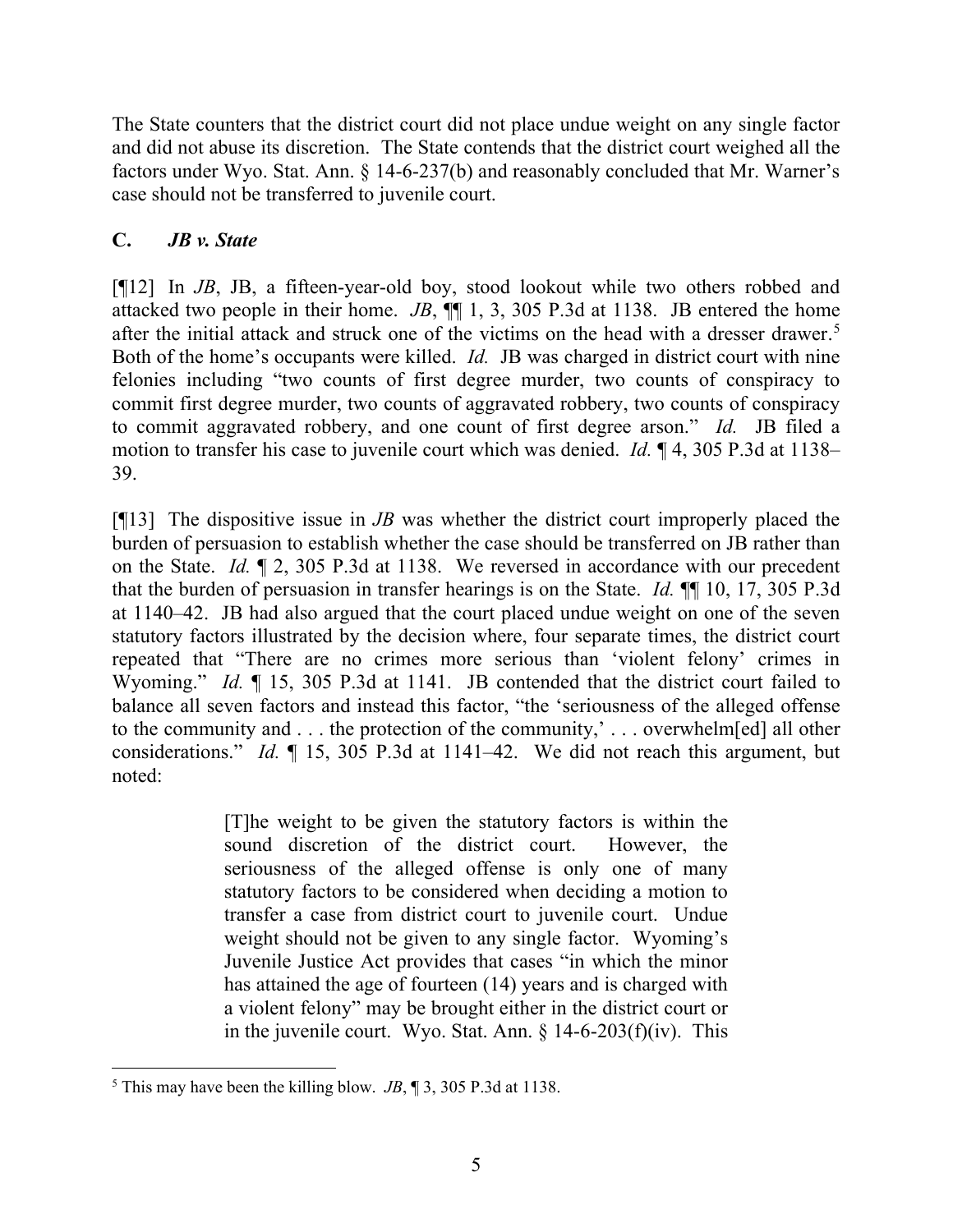is a clear signal from the Wyoming Legislature that not all minors fourteen or older who are charged with violent felonies should be prosecuted in adult criminal court. The fact that a minor is charged with violent felonies does not preclude his case from being adjudicated in juvenile court.

*Id.* ¶ 16, 305 P.3d at 1142*. See also* Wyo. Stat. Ann. § 14-6-237(b). This comment, in response to JB's argument that there was an overemphasis of one of seven factors, served only as a reminder that all the factors must be considered. It was not intended to control the trial court's discretion in determining the weight to be afforded any given factor. *Cf. Sam*, ¶¶ 19–20, 401 P.3d at 845–46; *Hansen*, 904 P.2d at 828 ("[U]nless there is absolutely no evidence to support [the court's] conclusions, the manner in which [the court] weighs the evidence does not manifest an abuse of discretion."); *see also* cases dealing with other balancing tests, generally: *Mayhew v. State*, 2019 WY 38, ¶ 27, 438 P.3d 617, 624 (Wyo. 2019) (404(b) evidence); *Garrison v. State*, 2018 WY 9, ¶ 20, 409 P.3d 1209, 1215 (Wyo. 2018) (same); *Griggs v. State*, 2016 WY 16, ¶ 128, 367 P.3d 1108, 1143 (Wyo. 2016) (same); *Lafferty v. State*, 2016 WY 52, ¶ 44, 374 P.3d 1244, 1252 (Wyo. 2016) (constitutional speedy trial); *Davis v. State*, 2018 WY 40, ¶ 54, 415 P.3d 666, 684 (Wyo. 2018) (juvenile sentencing).

# **D. The District Court's Analysis**

[¶14] Here, after a two-day transfer hearing where it received exhibits and heard testimony from twelve witnesses, the district court denied Mr. Warner's motion to transfer his case to juvenile court. The district court thoroughly and thoughtfully weighed each of the seven statutory factors.

[¶15] Applying the first factor—"[t]he seriousness of the alleged offense to the community" and "the protection of the community,"<sup>[6](#page-6-0)</sup> Wyo. Stat. Ann.  $\frac{14-6-237(b)(i)}{2}$ the court found that Mr. Warner's charged offenses, nine counts of attempted first-degree murder, were "extremely serious." The court explained:

> Thankfully, no one will ever know if the Defendant would have gone through with his plan if [the student] had not gone to Principal Quinn or if Principal Quinn had not intervened so perfectly. However, what is known is that the Defendant brought guns and ammunition to school with the intent to kill his teacher and most of the other students in his

<span id="page-6-0"></span><sup>&</sup>lt;sup>6</sup> The district court did not mention the protection of the community in its analysis of this factor. Its reasoning on the protection of the community is contained in its analysis of the seventh factor. *See infra*  $\P$  21.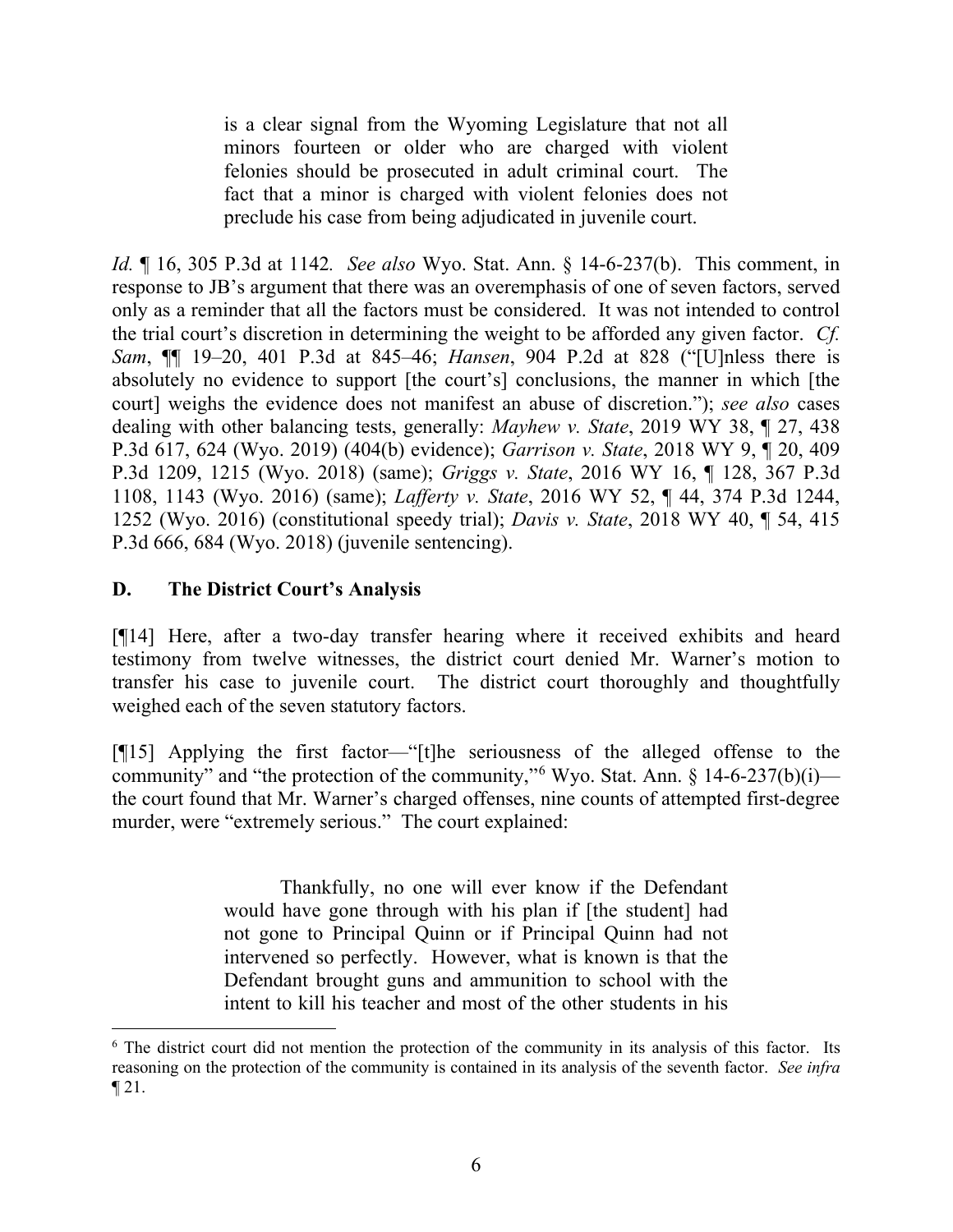third hour class, along with Principal Quinn and Assistant Principal Miller. The Defendant had the means to carry out his plan, and although he told several students of his plan, he also threatened them to keep quiet or they too could become his targets. The Defendant also told Officer Fitzner that he wanted to kill students more than he wanted to get caught before he had been able to kill anyone.

The court weighed this factor against transfer.

[¶16] The court analyzed the second factor—"[w]hether the alleged offense was committed in an aggressive, violent, premediated or willful manner," Wyo. Stat. Ann. § 14-6-237(b)(ii)—and found:

> The Court finds that the facts discussed above<sup>[[7](#page-7-0)]</sup> support that the charged offenses were intended to be carried out in an aggressive, violent, premeditated, and willful manner. The Defendant formed a plan to kill the teacher and other students in his third hour class, then shoot Principal Quinn and Assistant Principal Miller, and then continue shooting until he ran out of bullets. The Defendant then took steps to carry out that plan. The fact that no one was hurt due to the intervention of a third party does not diminish the aggressive, violent, and premeditated nature of the offenses.

This factor weighed against transfer.

[¶17] On the third factor—"[w]hether the alleged offense was against persons or against property . . . ," Wyo. Stat. Ann.  $\S$  14-6-237(b)(iii)—the court found:

> There is no dispute that the alleged offenses were against specifically identified persons. In addition, the

<span id="page-7-0"></span> $<sup>7</sup>$  Mr. Warner made several arguments regarding premeditation that the court discussed. First, he argued</sup> he could not form premeditated plans because a juvenile's brain is different from an adult's. The court explained that "[a]lthough science and the law recognize that a juvenile's brain is different from an adult's and juveniles tend to be more impulsive, it does not necessarily follow that a juvenile cannot form premeditated thoughts and plans." Second, Mr. Warner argued that he was incapable of forming a premeditated plan because of his substance use from the previous weekend. The court found that he "was capable of forming premeditated plans." Finally, Mr. Warner argued that he did not act in a premeditated manner because he had developed the plan when he woke up on the morning of the incident. The court found that premeditation "does not require [Mr. Warner] to have spent days, weeks, or months forming his plan . . . ," and Mr. Warner's own words showed he had formed the required intent.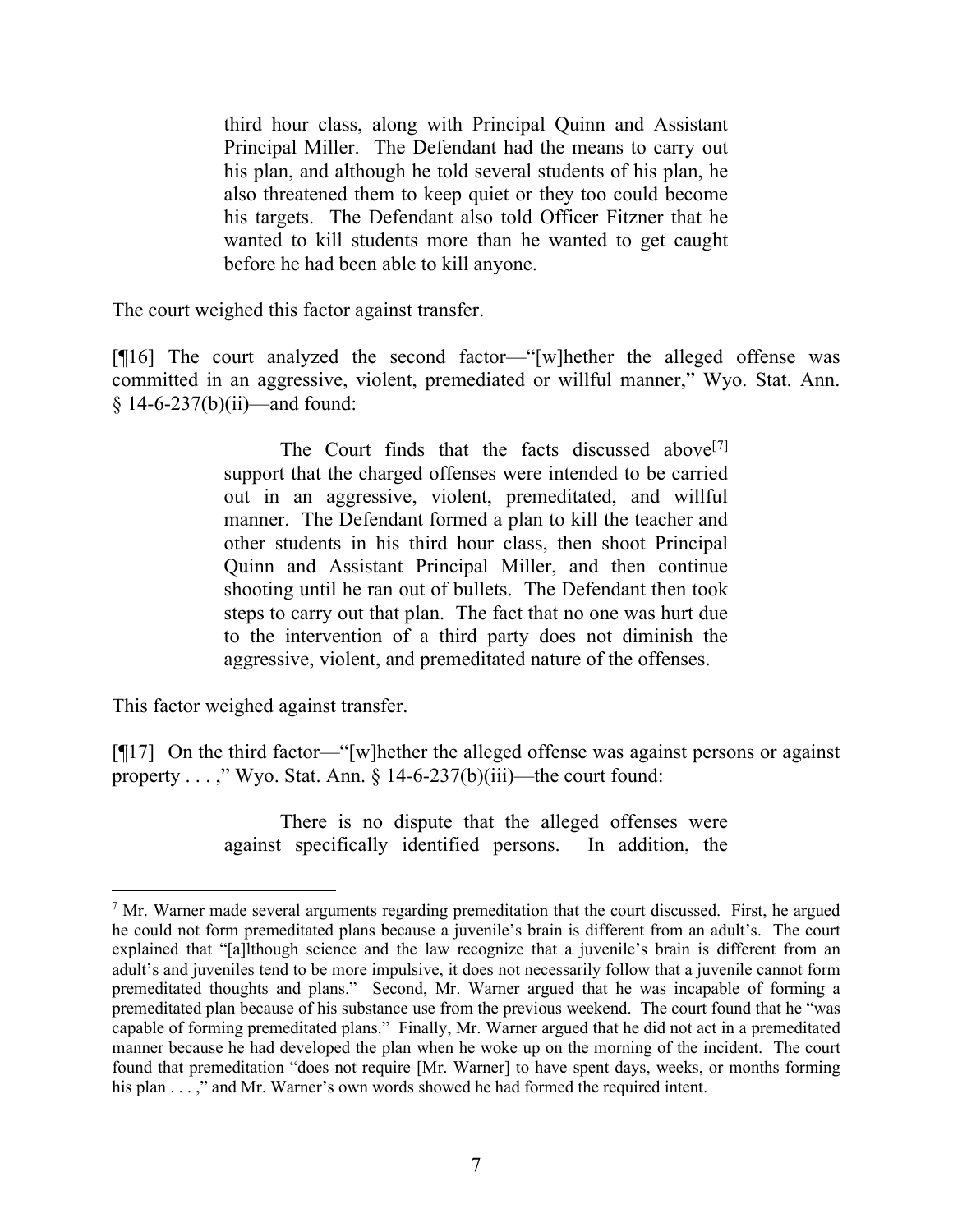Defendant's plan could have resulted in the injury or death of other unnamed students or staff members. Fortunately, no one was actually injured in this case due to the intervention of a third party. However, the Court cannot ignore the fact that the Defendant's plan carried a high risk of injury or death to the students and staff at the junior high.

The court weighed this factor against transfer.

[¶18] The court concluded the fourth factor—the "disposition of the entire offense in one (1) court when the juvenile's associates in the alleged offense are adults . . . ," Wyo. Stat. Ann. § 14-6-237(b)(iv)—was inapplicable as Mr. Warner acted alone.

[¶19] In evaluating the fifth factor—"[t]he sophistication and maturity of the juvenile as determined by consideration of his home, environmental situation, emotional attitude and pattern of living," Wyo. Stat. Ann.  $\S$  14-6-237(b)(v)—the court first considered Mr. Warner's childhood:

> The Defendant was fourteen (14) when the charged offenses occurred. The Defendant had been removed from his biological parents' home when he was just three (3) days old due to neglect. . . . The Defendant was placed in over twenty (20) foster care placements. . . . The Defendant had very little contact with either of his biological parents after the age of six (6). The Defendant was placed with the Warners around the age of ten (10) or eleven (11). The Warner[s] divorced about a year after the Defendant's adoption, and he was living back and forth between their homes at the time of the incident. The Defendant had become disrespectful to [Mrs.] Warner in the months leading up to the incident, and he had begun experimenting with substance abuse. The Defendant had also attempted suicide on at least one occasion prior to the incident.

The court then discussed Mr. Warner's level of sophistication and maturity:

The evidence that was presented at the hearing and in the attachments to the motion and the State's objection demonstrates that the Defendant was not as unsophisticated and immature as Dr. Geer's claims. For example, . . . one of the consequences the Defendant considered was the possibility of his family being sued as a result of his actions.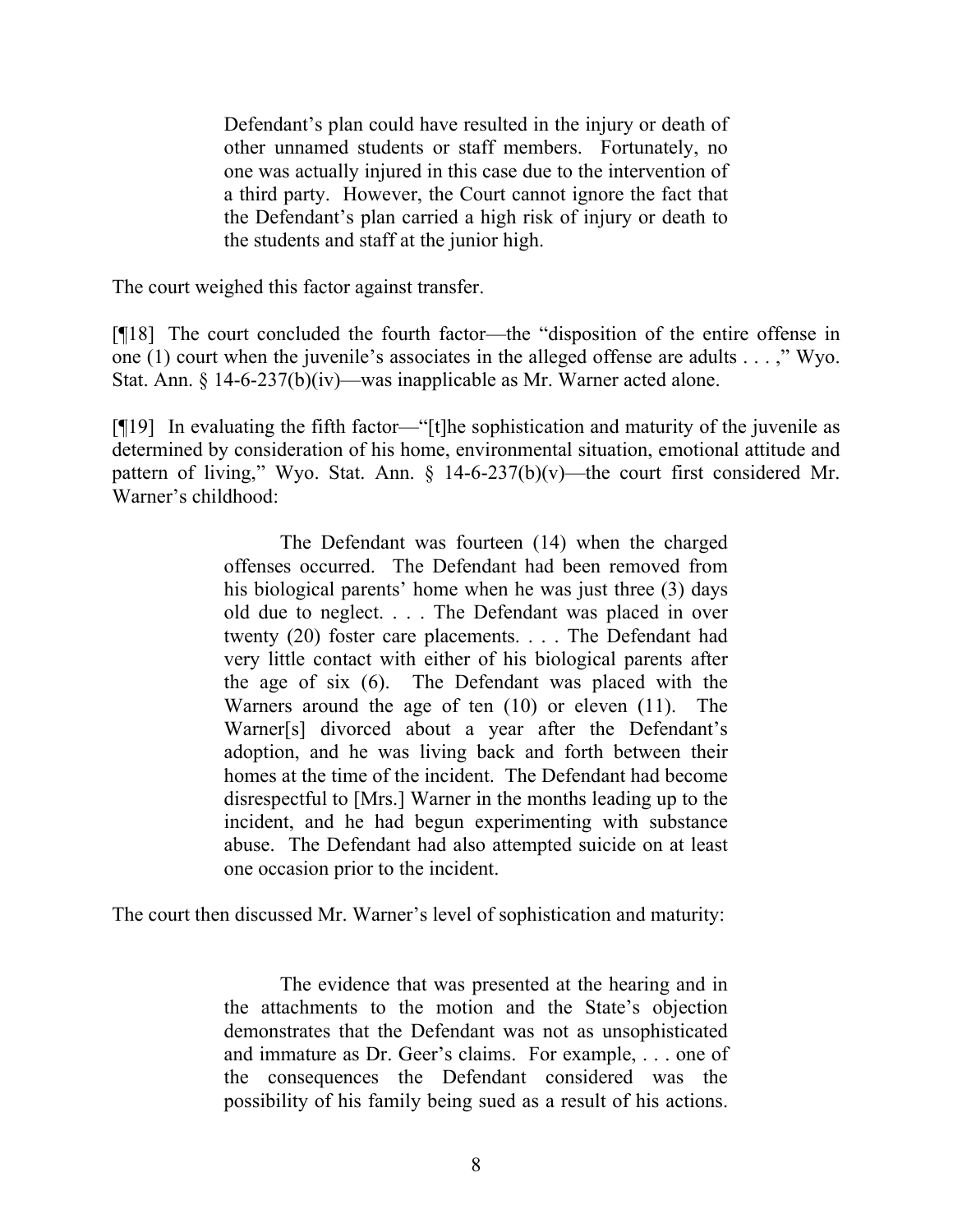This was a sophisticated and mature consequence for the Defendant to have considered. The Defendant also told multiple people that he knew he would go to jail for what he was planning to do, and that he was intentionally seeking that consequence. The Defendant was also sophisticated enough to take steps to avoid detection. He sent his brother to the bus stop before obtaining the guns. He concealed at least one of the guns and most of the ammunition in the duffel bag. He changed his sweatshirt so that it would better conceal the gun in his waistband.

The court concluded that "[a]lthough it is undisputed that the Defendant had a traumatic upbringing, the evidence shows that he had the sophistication and maturity to form a premeditated plan and to understand the consequences of his actions" and weighed this factor against transfer.

[¶20] In analyzing the sixth factor—"[t]he record and previous history of the juvenile . . . ," Wyo. Stat. Ann. § 14-6-237(b)(vi)—the court found Mr. Warner had never previously been adjudicated as a delinquent in juvenile court. The court explained:

> [T]he Defendant does have an extensive CPS history in South Dakota. Although these records were not admitted, it appears that the Defendant received counseling and medication for his mental health diagnoses through the CPS case. The Court does not know what other services the Defendant received through the juvenile case(s) in South Dakota.

The court weighed the sixth factor slightly in favor of transferring the case to juvenile court.

[¶21] In weighing the seventh factor—"[t]he prospects for adequate protection of the public and the likelihood of reasonable rehabilitation . . . ," Wyo. Stat. Ann. § 14-6- 237(b)(vii)—the court considered testimony indicating that Mr. Warner had the potential for rehabilitation.

> The Defendant offered the testimony of Kara Big Crow, Jeff Iron Cloud, Dr. Gibson, and Dr. Geer, who all opined that they believe the Defendant has the potential to be rehabilitated. These opinions were largely based on the witnesses' limited interactions with the Defendant. Many of these witnesses believed that the Defendant was receptive to change, and that he [had] already undergone some emotional growth while they had been working with him. These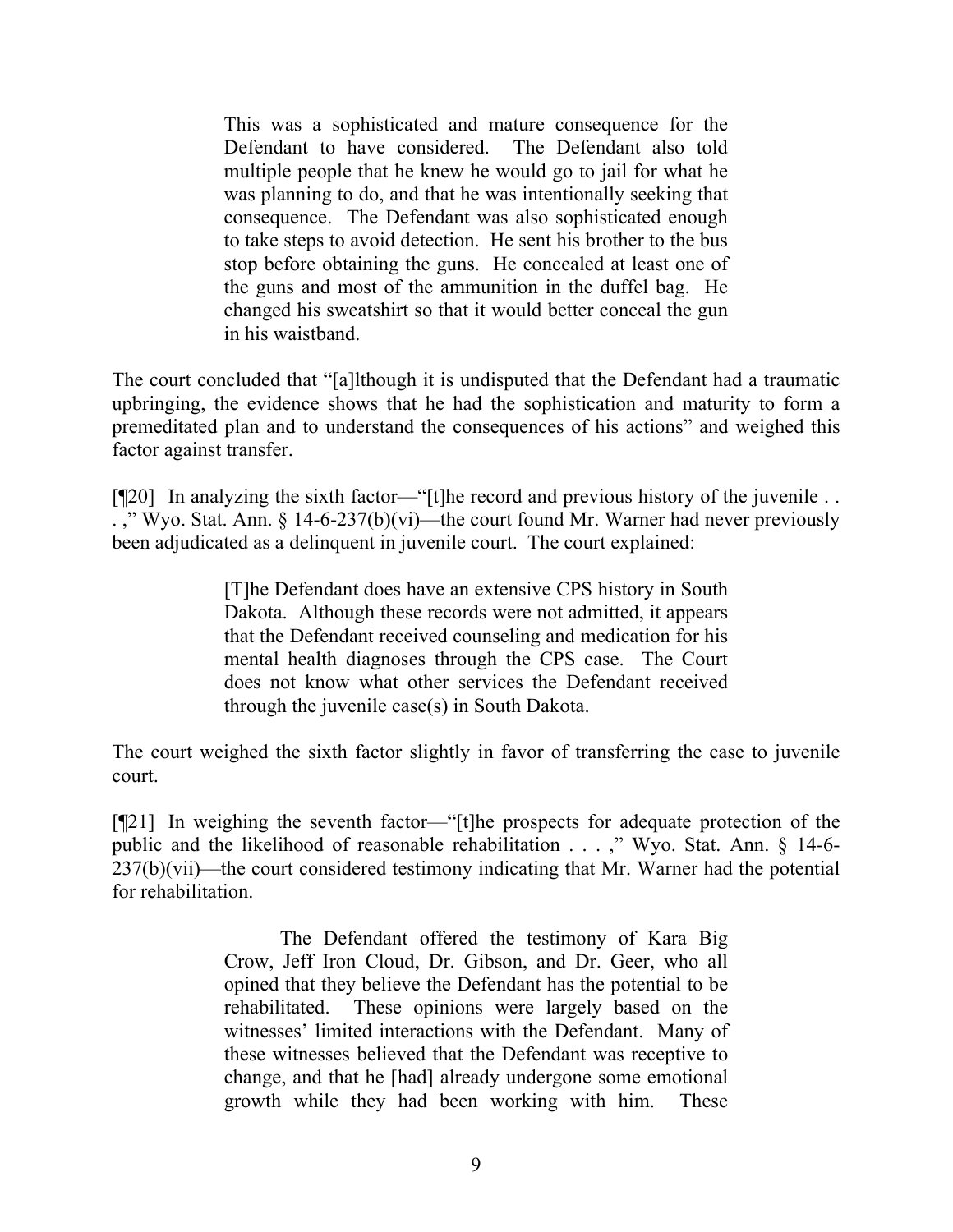witnesses also testified that the Defendant has expressed great remorse. Similarly, Principal Quinn testified that he believed the Defendant should be tried as a juvenile. Principal Quinn's opinion carried great weight with the Court. However, Principal Quinn admitted that he formed his opinion without knowing all of the facts.

. . . . .

Although most of the evidence about the Defendant's capacity for rehabilitation was presented through unsupported opinions, the State did not present any evidence that the Defendant is so far gone that he cannot possib[ly] be rehabilitated.

The court found that *if* the seventh factor rested solely on the likelihood of rehabilitation, then this factor would likely weigh in favor of transferring his case to juvenile court. The court *then* balanced the likelihood of rehabilitation against the prospect for adequate protection of the public.

> The evidence established that it is highly likely that the Defendant would not be under the supervision of the juvenile court until he was twenty-one (21). The practical reality of our juvenile system is that he would stop receiving services at age eighteen (18), less than three (3) years from now. Further, according to Ms. Duvall, the Boy's School is the only "lockdown" placement in the juvenile system, and it is likely that the Defendant would be at the Boy's School for twelve (12) to eighteen (18) months. This detention could end sooner if the Boy's School felt like there were no more services to offer to the Defendant. He would then likely be returned to the community under the supervision of his parents and a probation officer. The Defendant was under the supervision of his parents at the time the incident occurred. Similarly, the oversight of a probation officer does not provide much comfort in this case. Although Ms. Duvall testified that there are sanctions that can be imposed if a juvenile's behavior "escalates," in the Defendant's case he escalated from substance abuse and self-harm to attempted first degree murder over the course of a weekend. Thus, the Defendant poses a threat to society that may not be appropriately managed through probation.